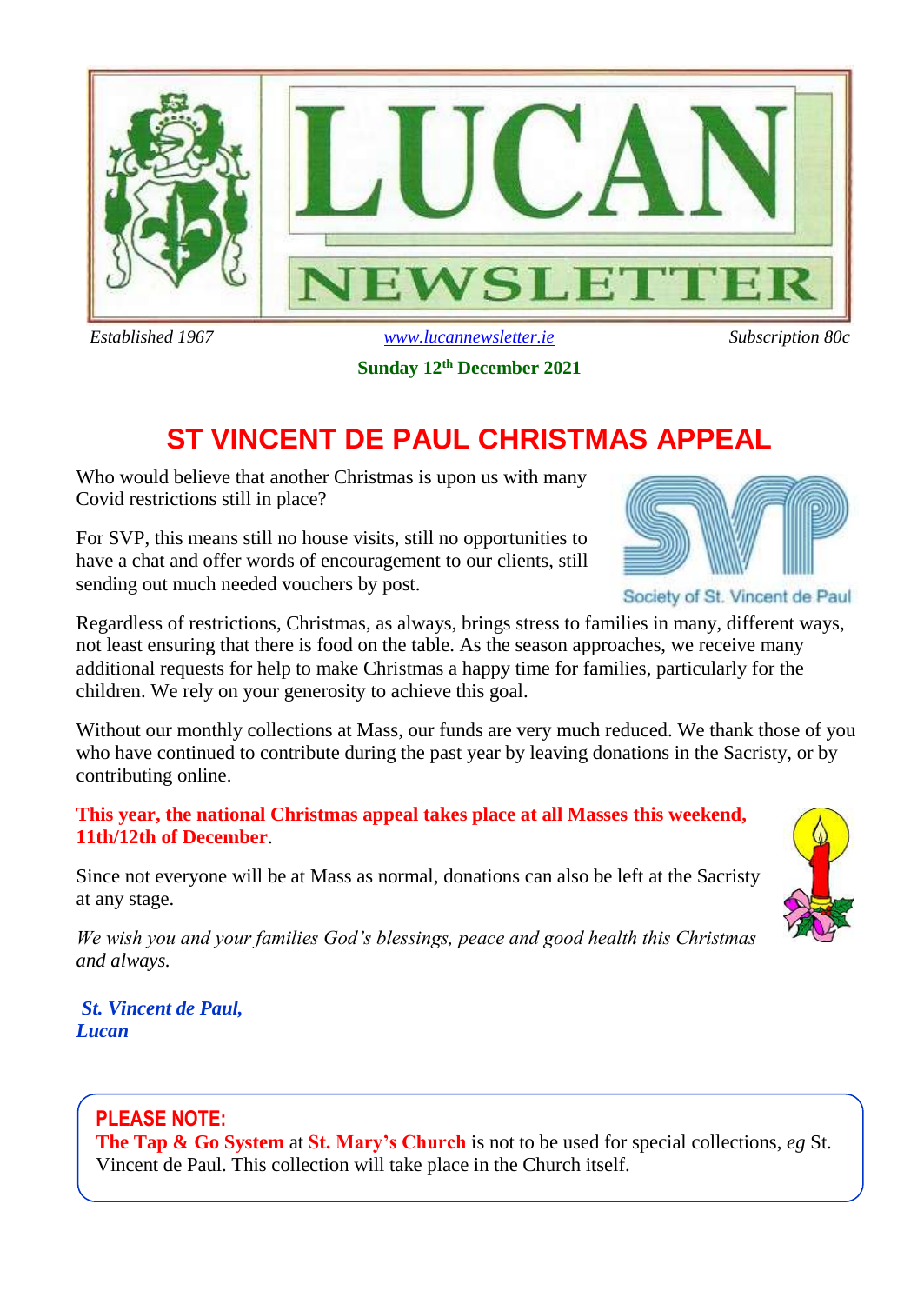### **Lucan Citizens Information Centre** [www.citizensinformation.ie](http://www.citizensinformation.ie/)

The old 0761 numbers will remain operational in tandem with 0818 until **31 December 2021**. However, from 1 January 2022, **only the 0818 numbers will connect you to the relevant service**.

**COVID-19** has changed the service we offer to the public. Our drop-in service is not currently available, but we are taking phone calls, answering emails, and providing a call back service. Call us on **0818 07 5090**, leave a message with your name and number and an Information Officer will return your call within 2 working days. Or you can email your query to us at dscis@citinfo.ie and someone will reply.

**Citizens Information Phone Service** (CIPS) 0818 07 4000 operates on Monday to Friday 9 am to 8 pm.

**MABS:** The Money Advice and Budgeting Service is the State's money advice service, guiding people through dealing with problem debt for over twenty years. MABS Clondalkin phone 0818 07 2270 or email [clondalkin@mabs.ie](mailto:clondalkin@mabs.ie)

#### **Helplines**

Mental Health and Wellbeing Information for children and Young People - this is a website gov.ie - Minding your mood (www.gov.ie) and has information on supports available.

#### **Fire Safety at Christmas**

[https://www.dublincity.ie/residential/dublin-fire](https://www.dublincity.ie/residential/dublin-fire-brigade/fire-prevention-and-community-fire-safety/fire-safety-home/fire-safety-tips-christmas-time)[brigade/fire-prevention-and-community-fire](https://www.dublincity.ie/residential/dublin-fire-brigade/fire-prevention-and-community-fire-safety/fire-safety-home/fire-safety-tips-christmas-time)[safety/fire-safety-home/fire-safety-tips-christmas](https://www.dublincity.ie/residential/dublin-fire-brigade/fire-prevention-and-community-fire-safety/fire-safety-home/fire-safety-tips-christmas-time)[time](https://www.dublincity.ie/residential/dublin-fire-brigade/fire-prevention-and-community-fire-safety/fire-safety-home/fire-safety-tips-christmas-time)

This website has advice and tips on how to avoid fires at home this Christmas, including having your chimney cleaned and ensuring that you have an adequate supply of batteries and never be tempted to remove batteries from smoke or carbon monoxide alarms.

#### **New online system for landlords registering**

**tenancies:** On 15 November 2021, the Residential Tenancies Board's new tenancy registration system went live. Landlords need to create an RTB online account before they can register a tenancy. The RTB has information about how to set-up a new online account and register a tenancy.

**Rent Supplement and domestic violence:** The special access to Rent Supplement for victims of domestic violence which was due to end on 31 December 2021 will be in place permanently.

#### **CRU protections for vulnerable customers:**

The Commission for Regulation of Utilities (CRU) has written to energy suppliers to reinforce the importance of protecting vulnerable customers this Winter. They are also launching a new winter communications campaign to ensure that customers are aware of their rights.

#### **Annual moratorium on gas and electricity disconnections:** The networks (ESB Networks

and Gas Networks Ireland) annual Christmas moratorium on gas and electricity disconnections will run from 9 December 2021 to 11 January 2022.





### **PLEASE NOTE:**

**Lucan Newsletter Office** is **NOT OPEN** at the moment, but leave your ads, queries or notices in the **letter box at St. Mary's Parish Centre**, **before 10pm on Wednesday night**, and we'll collect and look after them.

Alternately email notices/reports to any of the following:

**Community / Schools/ Local History**  [marylucannewsletter@gmail.com](mailto:marylucannewsletter@gmail.com) 

**Sport / Politics** [roselucannewsletter@gmail.com](mailto:roselucannewsletter@gmail.com)

**Parish Notes / Fund Raising** [annalucannewsletter@gmail.com](mailto:annalucannewsletter@gmail.com)

**Anniversaries etc / Advertising Queries**  [catherinelucannewsletter@gmail.com](mailto:catherinelucannewsletter@gmail.com)

## **Our Christmas Issue**

Next Sunday, **19th December**, will see our Christmas Edition.



The first issue for 2022, will be for **January, 9th** .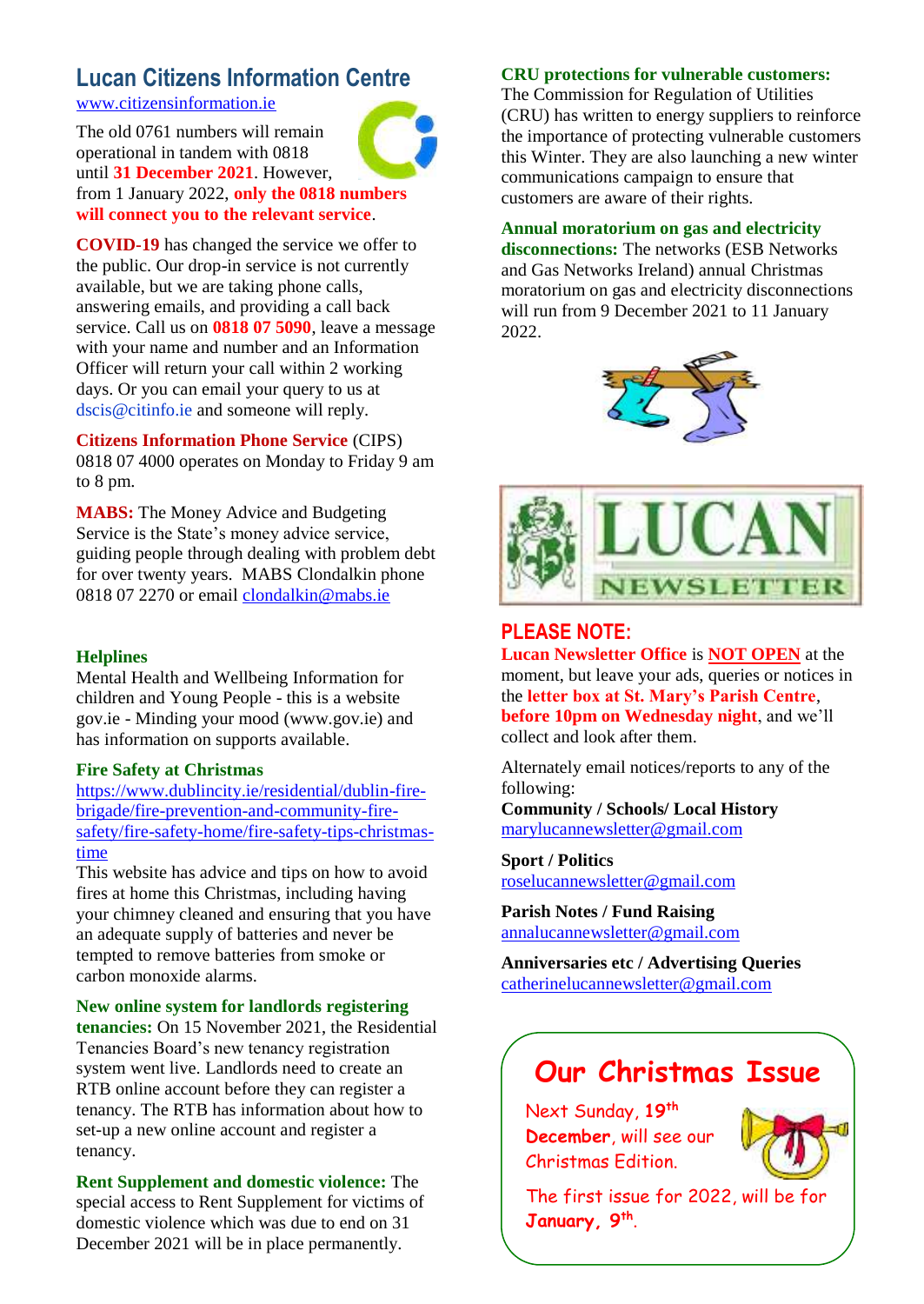### **Hillcrest Residents Association inc. Beaumont Cottages, Newcastle Road and Dodsboro Road.**

We are very happy to see the initial results of our recent deputation meeting with SDCC who have installed additional litter bins in our neighbourhood and commenced the tree stump removal programme.

We continue to monitor and liaise with their Environment Department regarding littering problems throughout the estate, including a recent incident which may result in a fine or prosecution.

We also look forward to seeing more commitments given at our meeting being realised in the foreseeable future.

We are very grateful for subscriptions lodged directly, or via our Committee members, to our account at Lucan Credit Union, which continues to accept lodgements from those who wish to renew their membership.

*Rita O'Brien, Secretary*  [hralucan@gmail.com](mailto:hralucan@gmail.com)



# *Christmas Cards for Sale*

**In St Mary's Parish Centre in aid of**

**The Peter McVerry Trust**

Pack (assorted designs) of 12 -  $\epsilon$ 5

### **NAGARHOPE**

€5 for Pack of  $12$  – Six beautiful designs. Also available from



191 Beech Park or contact 087-0666891

#### **Also available**

**Christmas Novena Masses**

**€6** - Proceeds go to the Student Priests.

## **Palmerstown Camera Club**



As the festive season is upon us Palmerstown Camera Club is hosting its annual Mince Pie night next Wed the  $15<sup>th</sup>$  of Dec, it is a quiz night for all its members, and it is just a bit of fun.

Last week we were treated to some presentations from our club members. The presentations were on various projects that they have worked on and achievements they have gained over the years. And it was great to see a wide array of images from them on the night.



A few weeks back we had our People's competition and some super shots from our photographers. Above, we have one of the winning images from Ojesvi Rao who won with her image titled "Walk" in the novice colour category.

People interested in joining the club or even attending one or two meetings free of charge to see how their photography could benefit from being a member can do so by contacting [secpcc@gmail.com](mailto:secpcc@gmail.com)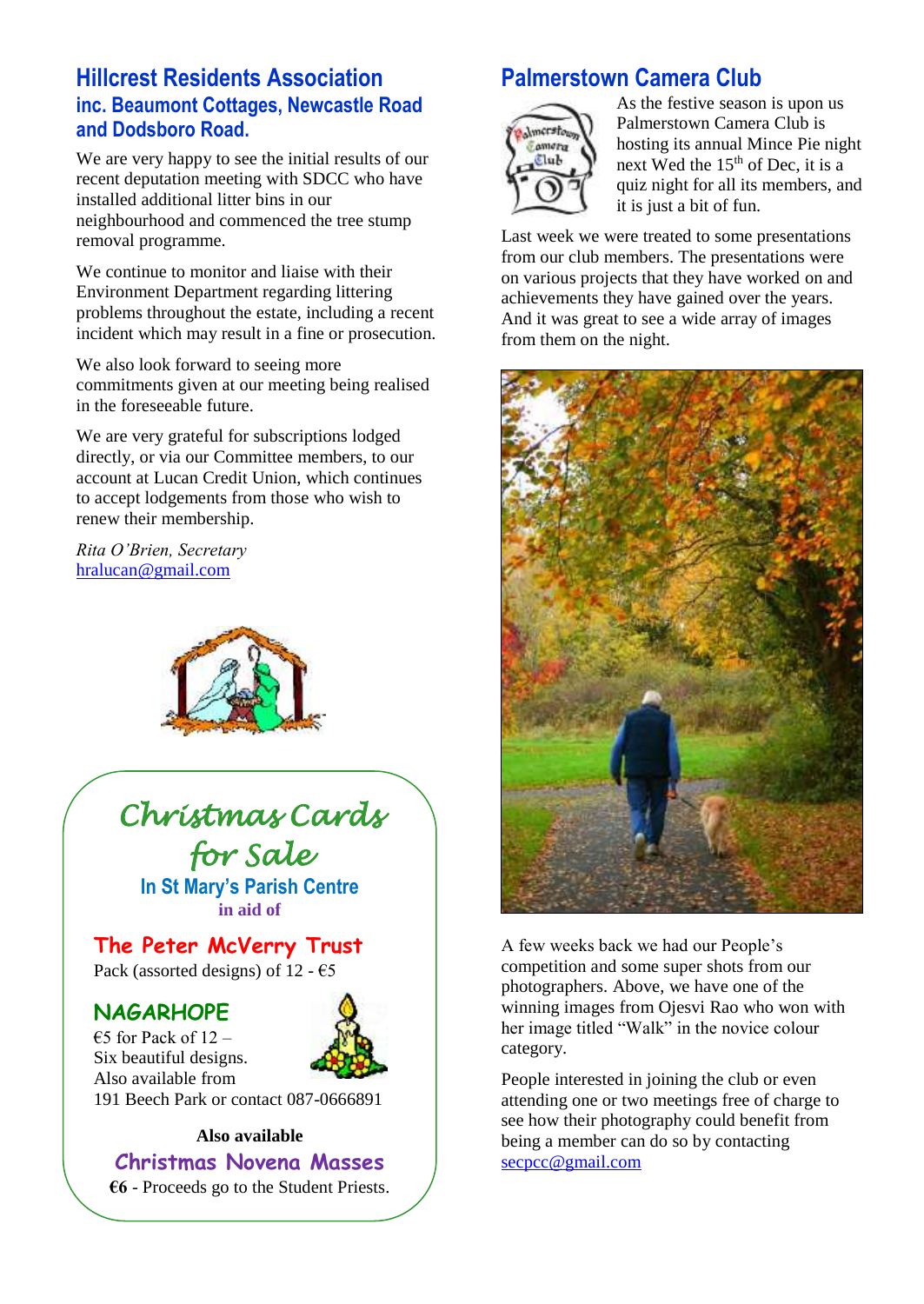# **Parish Notes**



**St Mary's, Lucan**  [www.lucanparish.com](http://www.lucanparish.com/)



**First Holy Communion** Congratulations to the boys and girls of *Gaelscoil Eiscir Riada N.S.* who will receive their First Holy Communion this Saturday 11<sup>th</sup> December.

*Hope you all have a lovely day and please keep them all in your prayers.* 

## **Christmas 2021**

Given the current public health guidelines, the following restrictions will govern our Christmas celebrations at St Mary's

A maximum of **450** people will be admitted to all Masses – the doors of the church will be closed when this number has been reached. **Entry will be on a first-come basis.** 

#### **Mass Times as follows:**

Christmas Eve: 6pm, 8pm and 10pm Christmas Day: 9am,10.30am and 12 noon

There will be **NO** evening Mass on Christmas Day

Children who are in 3rd Class and above are requested to wear face masks while attending, as are all others.

### We propose to distribute **Holy Communion directly after the 12 noon Mass on Christmas**

**Day** for those who are nervous about attending Mass because of the covid crisis or for those who may have been unsuccessful in attending because max attendance had been reached.

Please note that Sunday Obligation remains suspended in these Covid times.

To assist with the regulation of numbers Stewards will be required at the start of all Masses. **If you would be willing to help, please contact Deirdre in the Parish Office 01- 6217041 or by email at [secretary@lucanparish.com](mailto:secretary@lucanparish.com)**

#### **Sunday Mass Times**

Saturday Vigil: 6.30pm Sunday: 9am, 10.30am, 12 noon and 7pm.

**Notice:** If you have a Sunday Mass booked please ring Sacristy to confirm time. Ph. 01 6281487.

**Weekday Masses:** Monday to Saturday 10am

**Important:** We need to remember that Covid is still very much with us. We must continue to **wear face coverings in the church and use the hand sanitizer on the way in.**

For all Masses, please **enter the Church via the Main Door** and **exit via the other 2 doors**. Those in the **benches** please go out through the **back porch door** and those in the **chairs** please exit via the **side door beside the nuns' chapel. No** exit via Main Porch Door.

#### **Masses will continue to be live-streamed on [www.lucanparish.com](http://www.lucanparish.com/)**

**Confessions – Nuns' Chapel:** After Saturday Morning 10am Mass and Saturday Evening 6.30pm Mass.

**Baptisms:** Dates are bookable online to the end of January 2022. Dates will be added as the need arises. If you need to cancel a booking contact: [secretary@lucanparish.com](mailto:secretary@lucanparish.com?subject=Cancellation%20of%20Baptism%20Booking&body=Dear%20Secretary%2C%0AI%20wish%20to%20cancel%20the%20booking%20made%20for%20baby%3A%0Aon%20date%3A%0AThank%20You)

**Visits to the housebound:** If you are housebound you can call Deirdre at the parish office (01 621 7041) we will be happy to call on a monthly basis.

**Deepest sympathy** to the family and friends of *Con O'Brien*, Ballydowd Grove.



*May he rest in peace.* 

**Please note:** The Tap and Go System is not to be used for special collections, e.g. St Vincent De Paul. These collections will take place in the Church itself.

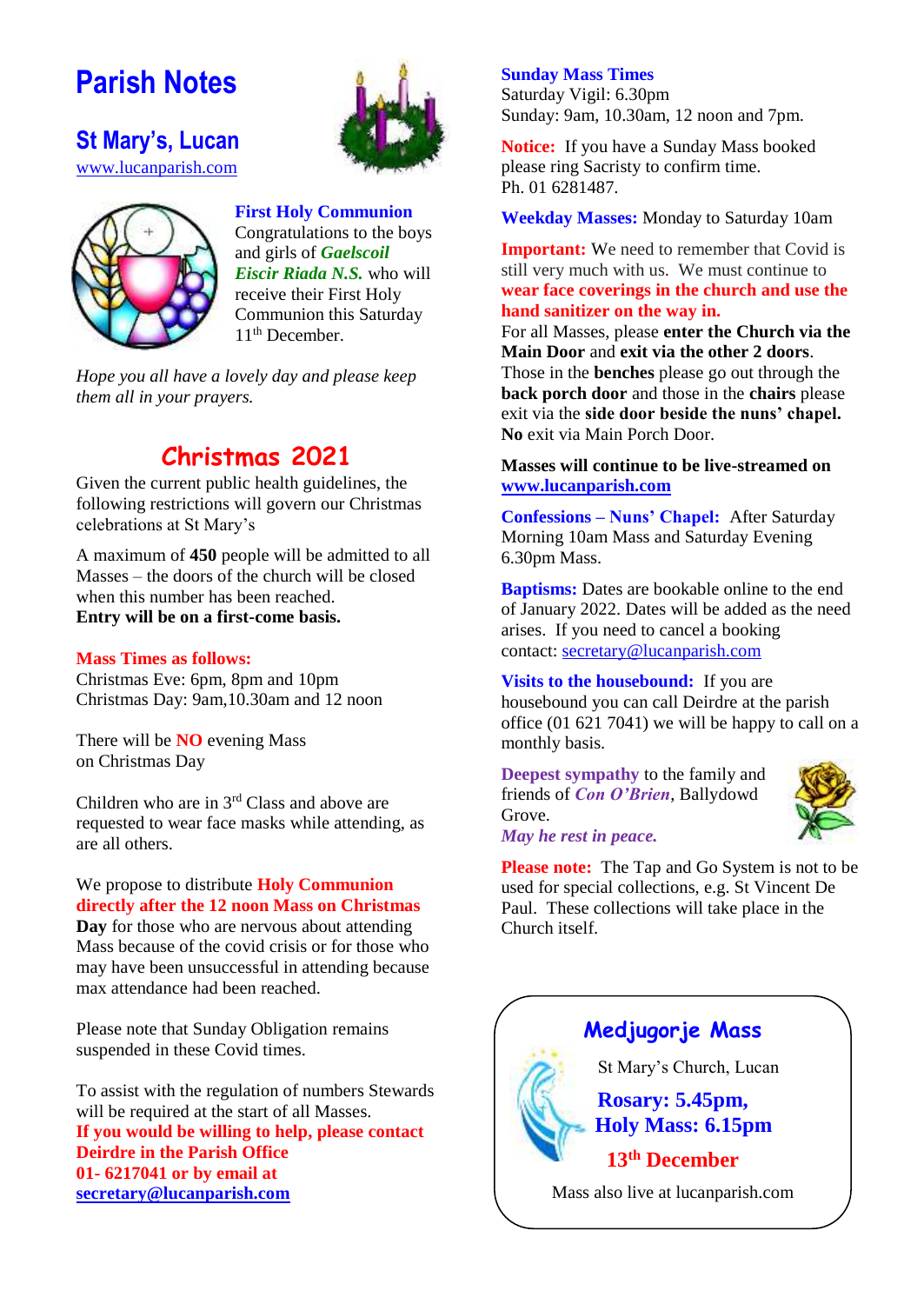## **Divine Mercy, Lucan South**

[www.lucansouthparish.net](http://www.lucansouthparish.net/)

#### **Sunday Mass Times:** Saturday Vigil 6:30pm, Sunday 10:15am and 12:15pm



**Weekday Masses:** Monday to Friday 9:15am. Saturday 10am

**Important:** We need to be diligent in continuing with the **wearing of face coverings and hand sanitising upon entering the church. All Masses will be livestreamed on [www.lucansouthparish.net](http://www.lucansouthparish.net/)**



**Exposition of the Most Blessed Sacrament Friday December 10th, 17th 2021 10am -10 pm**

Please come and join us even for a short while on these special days to prepare for the birth of Our Divine Saviour and as a gift

to Jesus for His Birthday.

If you wish to volunteer for one hour on any of these days please phone 014572900 or 0862209634. There will be Scriptural Reading, Holy Rosary, Silent Adoration and Chaplet of Divine Mercy.

### **Advent Food Bank Appeal:**

The parish food bank accepts donations of nonperishable food in the plastic containers inside the Church doors and each week delivers this food to the many families in need of assistance.

We are asking our parish to make an extra effort this Advent to support the food bank so we can share the life giving gift of food with those who are in need. Consider including some treats along with the staple foods so we can put more smiles on faces this Advent season.

We have no cold storage so we ask you donate non-perishable food.

ADVENT

SERVICE

*Thank you all for your continued support.*

## **Penitential Service and Confessions**

**Tuesday 21st December**

Starting with Reflection at **7.30pm**

## **St. Patrick's Esker/ Dodsboro/Adamstown**

[www.stpatrickslucan.ie](http://www.stpatrickslucan.ie/)

#### **Sunday Masses:**

Vigil Saturday 7pm, Sunday: 9am, 10.30am and 12 noon. **The 10.30am Family Mass** is aimed at younger parishioners and their families; it is an accessible liturgy for children and enables them to participate more fully in the Sunday Mass.

#### **Weekday Masses:** Monday to Friday at 10am.

**All Masses continue to be livestreamed at stpatrickslucan.ie**

We must continue to **wear face coverings in the church and use the hand sanitizer on the way in.**

## **St. Andrew's Church of Ireland**

**St Andrew's, Lucan: Sunday** 10am. **Wednesday:**10am **St Mary's, Leixlip:**  Sunday:11.30am. Tuesday: 10am

**Services** are available on our parish Facebook pages: [St. Andrew's Church, Lucan](https://www.facebook.com/standrewslucan/) or [St Mary's](https://www.facebook.com/stmarysleixlip/)  [Church, Leixlip](https://www.facebook.com/stmarysleixlip/)

## **Lucan Presbyterian Church**

### **Morning Worship:** 11am.

You will need a face covering (unless exempt) and your own Bible.

**Services will be streamed online and available on Youtube**



**Anam Cara South Dublin,** the organisation that supports bereaved parents, is holding its

monthly **Parent Evening for Bereaved parents** on **Monday 13th December** at **7:20pm** in the Maldron Hotel, Whitestown Way, Tallaght.

This event is free and open to all bereaved parents regardless of the age your child died, the circumstances of their death, or whether their death was recent or not.

(Subject to change in accordance with government guidelines).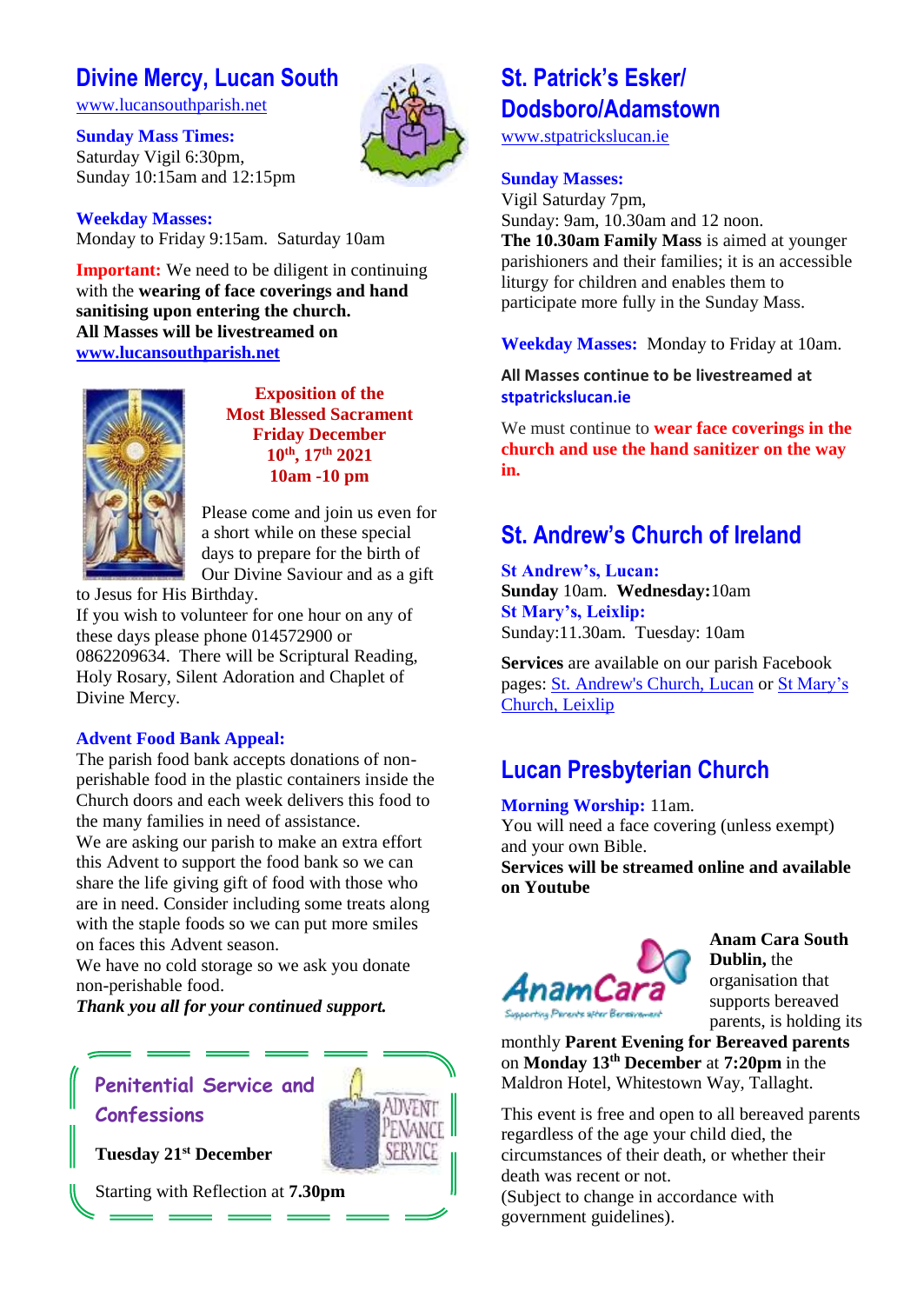## *Acknowledgement*

### **FARMER (MADGE)**

A heartfelt thank you to all our relatives, neighbours and friends and everyone who knew our Mam for all the love and kindness that has been shown to our family.



Mam lived in Lucan for over 60 years and loved Lucan Village and all the people she met over the years.

To Lucan Village Pharmacy, Fiona, Nessa and staff, The Medical Centre, Dr Lombard, Dr Denise Collins and all the staff. It meant a lot the care and kindness that was always given to our Mam will never be forgotten.

Madge loved to drop into Lynch's which is now Centra and have a chat with Tommy and the staff. In Kenny's she was always given a warm welcome by John and Gerry and the best lamb chops were always served up to her in Collins Butchers by Niall, Margaret and staff.

Our Mam was given an amazing send off by the people of Lucan and Kennys provided a beautiful amount of refreshments and food after Mam's Funeral Service.

Cunninghams, Home Instead Agency and Lucan Lodge – there are no words to thank you.

#### **Our Mam's month's mind Mass will be on 11th December at 6.30pm in St Mary's.**

*God Bless you all. Linda, Mick and David Farmer*.

### *Anniversaries*



**DAWSON (JOE)** - **38th Anniversary DAWSON (NANCY) - 12th Anniversary**

No matter how life changes,no matter what we do A special place within our hearts, Will always be kept for you both. *Lovingly remembered by Janet, Lorraine and family*

### **DUNNE (NOELIE)**

#### **11th Anniversary – 14th December 70th Birthday – 9 th December**

A Lucan legend, a cherished husband A devoted dad, an adored grandad and friend to many. 11 years away from home. *Missed dearly, from all the family*

#### **McCABE (ELIZABETH - BETTY) 24th Anniversary 2nd December**

Late of Sarsfield Park. *Sadly missed and loved always by Catherine, Robert, Anne, Eileen and their families*

#### **FALLON (BERNARD) 4 th Anniversary – 7 th December**

Time slips by and life goes on But from our hearts you're never gone We think about you always, We talk about you too We have so many memories But we wish we still had you *Sadly missed and loved by your wife Betty, daughters Catherine, Liz and Mary and son Gabriel, grandchildren and great grandchildren* 

## **MILLER (JIM)**

#### **10th Anniversary - 7 th December**

Formerly of Chalet Gardens and Arles, Co. Laois. Sunshine passes, shadows fall Love's remembrance outlasts all And though the years be many or few They are filled with remembrance of you. *Loved and missed always by your loving wife Peig, sons Ciarán and Seamus, daughters-in-law Suzanne and Simone and all your extended family*

### **O'BRIEN (MARY) 4 th Anniversary – 14th December**

Late of A.G.P. A shadow walks beside us Forever by our side Always there to guide us Ever since you died You're not just a memory Or part of the past You're someone to remember As long as life lasts *Love from your husband Martin*

#### **Mam**

The gates of Heaven opened wide The angels lined up side by side A beautiful guest was on her way The day God took our loved mother away *Love Mark, Regina, Tracey and Ian*

May the wind of Heaven blow softly And whisper in your ear How much we love and miss you And wish that you were here. *From your loving son Darren, daughter-in-law Olive, grandchildren Elliot and Isabelle and great grandson Billy* Also my grandmother, **Patricia O'Brien**, whose 40<sup>th</sup> Anniversary occurs on 17<sup>th</sup> December.

The saddest day and saddest anniversary Though you are no longer here, you never left *Always in our hearts and minds Roy, Elaine, Sam, Mya, Layla, Noah and Isaac.*

#### **Nanny and Great Nanny**

A smile can hide sadness, a tear can be wiped away Bur the heartache of losing you Nanny Will never go away, miss you so much *Love from your grandchildren and great-grandchilden*

I will not grieve forever **Mary** Nor would you want me to My memories surround me A word someone might say Will suddenly recapture "A time an hour or a day" That brings you back as clearly As though you were still here And if I keep those memories We will never be apart And you will life forever Locked safely in my heart *Love and miss you always Sleep tight Kiddo - Phyllis xx*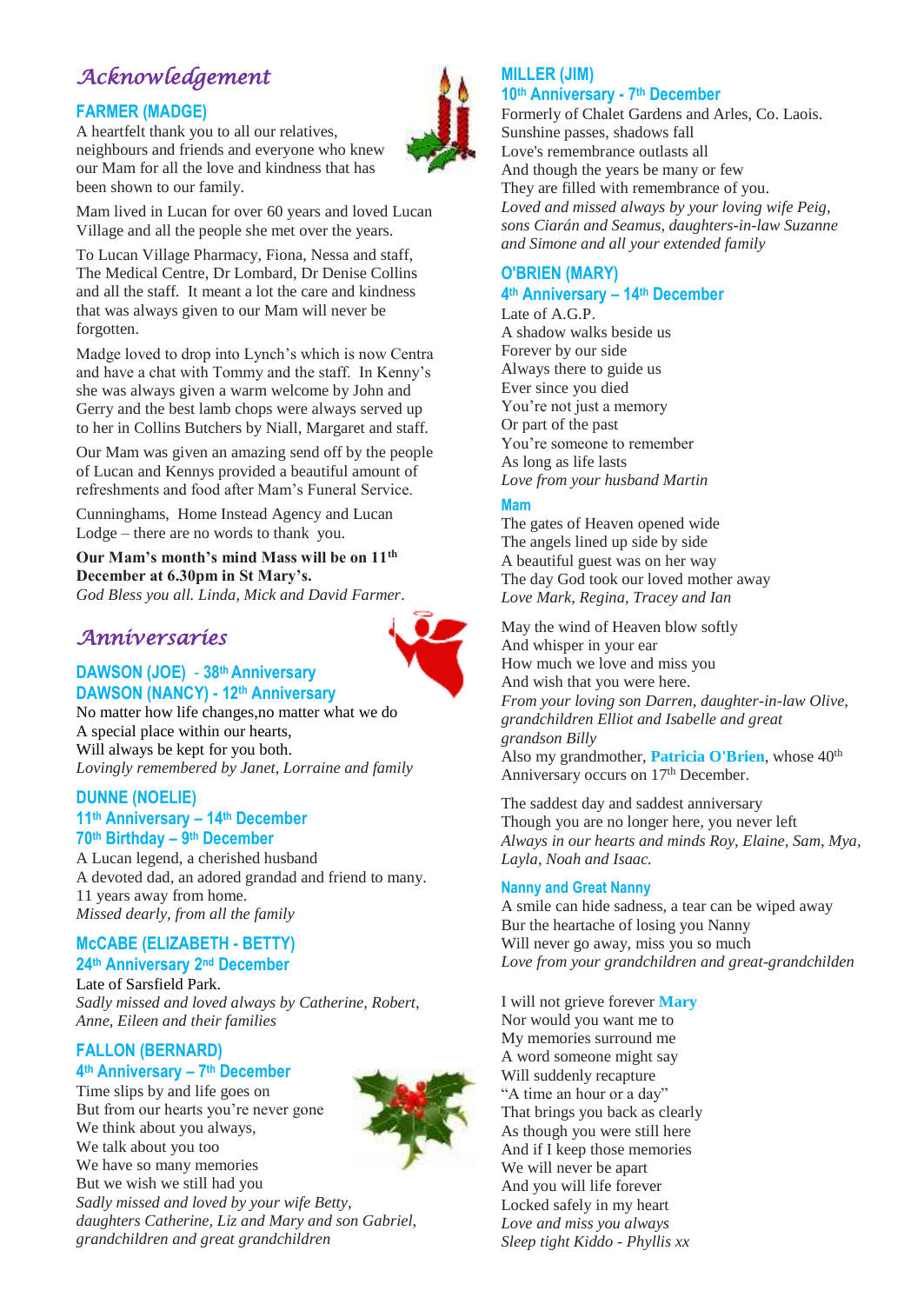

### **Blow, Blow thou Winter wind ……**

**Storm Barra** certainly kept us all interested for a couple of days this past week. Apart from the schools being closed, we were not too badly affected in Lucan. Spare a thought for those on our western and southern

seaboards, who were without power for a couple of days, and also had to deal with flooding.

Wonder how long it will be before **Storm Corrie** comes our way!

**Don't forget!** Next week's issue, Sunday 19th December, will be our Christmas Newsletter. We will then take a two-week break, and be back in 2022!





**The First Text Message:** Did you know that the first text message was sent on 3 December 1992, English software developer Neil Papworth sent his boss the first commercial Short Message Service (SMS) text message '*Merry Christmas'* using a personal computer.

**Please Note:** Some items have been held over for next week's issue.

## **Lucan Planning Council**

Lucan Planning council finally had its first meeting this week since Covid-19 disrupted all local activities in March 2020. Several new members have come on board, a very welcome addition to L.P.C with so much now happening in the area.

The following make up the main committee: Chairman – Joe Byrne, Secretary – Caitriona McLean, Planning Officer – Justin Byrne, Transport Officer – Tom Newton, Community Liaison Officer – Áine Byrne, Technical Officer – Dylan Feeney.

#### **L.P.C. will hold a public meeting** on **Saturday December 18th on the Green outside Spar, Dodsboro, at 11.30am**, to discuss



possible ways of having the **former 25 and 239 Bus Routes** restored. Support from our politicians and especially bus users will be vital here.

Copies of our Plan for Lucan Village Traffic which would retain all the existing parking space in the village are being sent to the local politicians and South Dublin Council. The Plan would allow 2-way traffic between the Village Green and the Methodist Church. This would cut out the congestion caused by parked cars reversing out on Main Street.

*Joe Byrne, Lucan Planning Council.* 

# **Pilgrimages**

### **Medjugorje 2022**

*11 Nights - 7 th May*, Dublin to Split 18th May, Split to Dublin. €795.00

*8 Nights - 10th May*, Dublin to Split 18<sup>th</sup> May, Split to Dublin. €745.00



*6 Nights - 19th October*, Dublin to Mostar  $25<sup>th</sup>$  October, Split to Dublin.  $\in$  685.00

*8 Nights - 19th Oct* Dublin to Mostar  $27<sup>th</sup>$  October, Split to Dublin.  $€745.00$ 

### **Fatima**

*5 Nights – 7 th September*, Dublin to Lisbon 12<sup>th</sup> September, Lisbon to Dublin

*Book early to avoid disappointment. Pat 087 223 8911*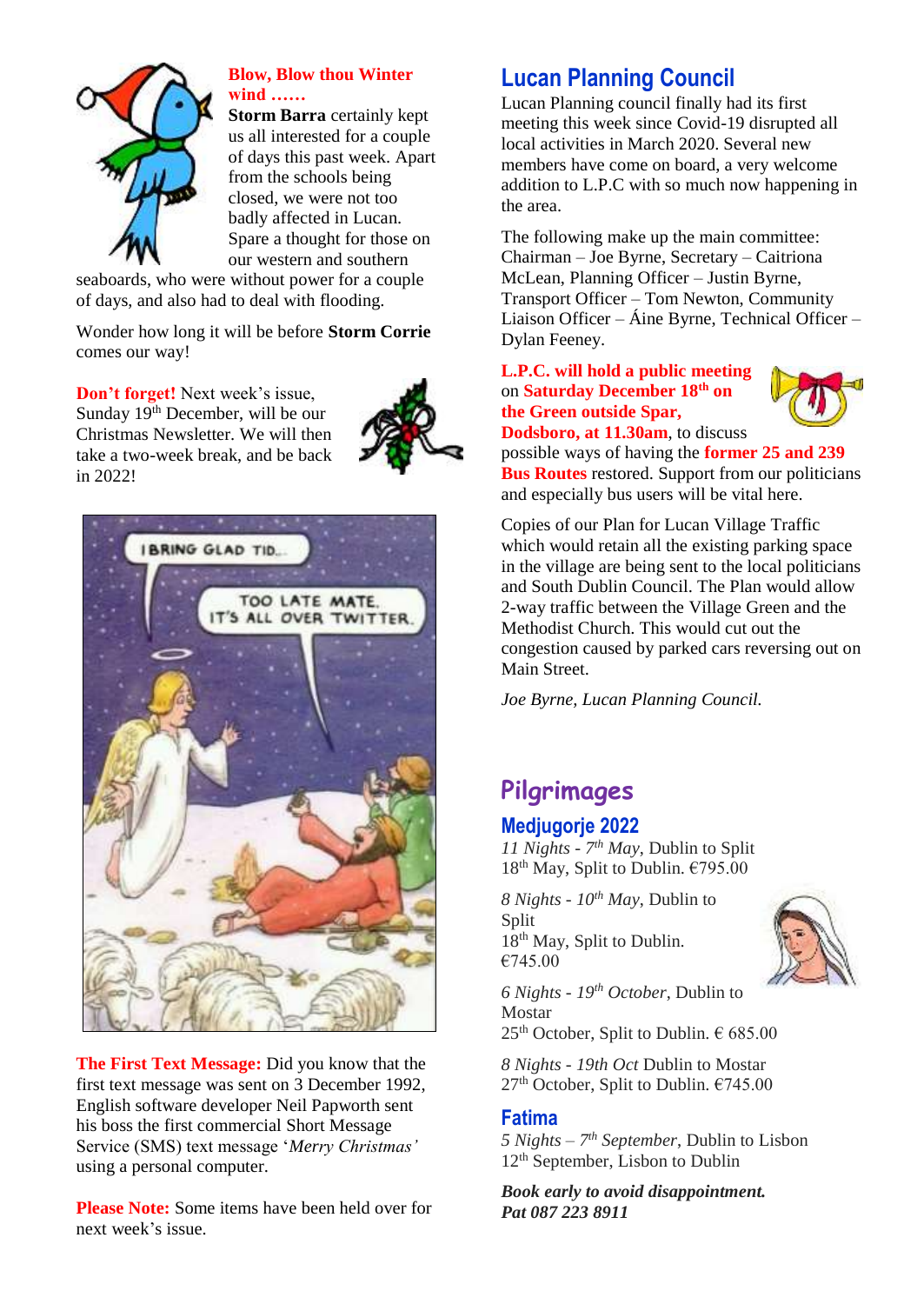## **SOCIETY FOR OLD LUCAN (SOL)**

SOL is the **local history group** for Lucan; open to everyone. Free to join email

[OldLucan@gmail.com.](mailto:OldLucan@gmail.com)

Facebook group; "*Society for Old Lucan (SOL)"* & Twitter: *@Soc4OldLucan.* Website: *<https://soc4oldlucan.wordpress.com/>*



Our last update was in September and now we're

nearly at year-end, hard to believe! We in the committee have been involved in a lot of behindthe scenes work (lobbying, meetings, queries, and research) so we've quite a bit to report on.

#### **ADOPT A MONUMENT: ST. FINIAN'S MEDIEVAL CHURCH & GRAVEYARD**

Have you visited St. Finian's recently? It's looking so much better since it's been cleansed of graffiti (apart from two small pieces that we think were missed and will report to SDCC) and new stones laid in the nave and chancel area. Elaine Hurley & Helen Farrell (SOL Committee) met David Fennell in SDCC this week to finalise edits to the signage wording for the site. The interpretive sign is due to be installed around the end of January, with an excellent sitemap designed by Jonathan Cully that will educate visitors about the history and archaeology of St. Finian's.

We are awaiting the results of the biodiversity

study carried out in September by SDCC and we will share this report with you once we receive it; SDCC told us that it's expected before Christmas.

We can report that work on King John's bridge to strengthen and repoint the structure with appropriate lime-mortar has finished up. This was part of the SDCC project "Have your say" back in 2017. Although the bridge is

now far more robust, we would love, in time, to see the central arch restored in full to how it was in the 1980's.

#### **RESEARCH UPDATE: MEDIEVAL GRAVEYARD OF BLESSED VIRGIN – LUCAN VILLAGE**

You may have seen my update on our Facebook page about using a new photographic technique called RTI (Reflective Transformation Imaging)

on the possible medieval cross-base in the medieval graveyard in the village. View it on YouTube here[: https://youtu.be/D7N\\_09lg9AQ](https://youtu.be/D7N_09lg9AQ) I recently accessed some previously unpublished maps in the National Library manuscript room, both of Esker and Lucan, and I'm currently looking at these with a view to investigating what happened to the cross, mentioned on the 1699 map of Pettycannon lands. The map faces East, North is to the left of the image. "Lucan Church" is the still-standing ruined medieval church, and "Lucan House" is the original Lucan House depicted in the Thomas Roberts' painting (from the late  $18<sup>th</sup>$  century) in the National Gallery. It is very interesting to see another "Lucan Castle" marked on this map which is separate from Lucan House. It is possibly located in the area (as much as you can trust late  $17<sup>th</sup>$  C cartography!) of the Circle K garage to the Schoolmaster's House? This is quite feasible, as the first Anglo-Norman fortifications in Lucan village may not have been located where Lucan House is now, and the Lucan-Newlands Road area to the Adamstown Road probably represents a more strategically defensible site than the flat area where Lucan House is located. The Lucan-Newlands Road, marked on the map as a double-dotted line heading to the top right of the image, travelling to Esker (now crossing the N4) is a very ancient road indeed, passing St. Finian's medieval church, which is also marked on the map (not in the photo excerpt).



*Excerpt from MS 39,251/3 1699: Original and copy title deeds to the lands of Pettycannon, outside Lucan, so called because originally they belonged to the Petty Canons and Choristers of St Patrick's Cathedral, Dublin. (National Library of Ireland). Reproduced with permission.* 

*Cont'd over….*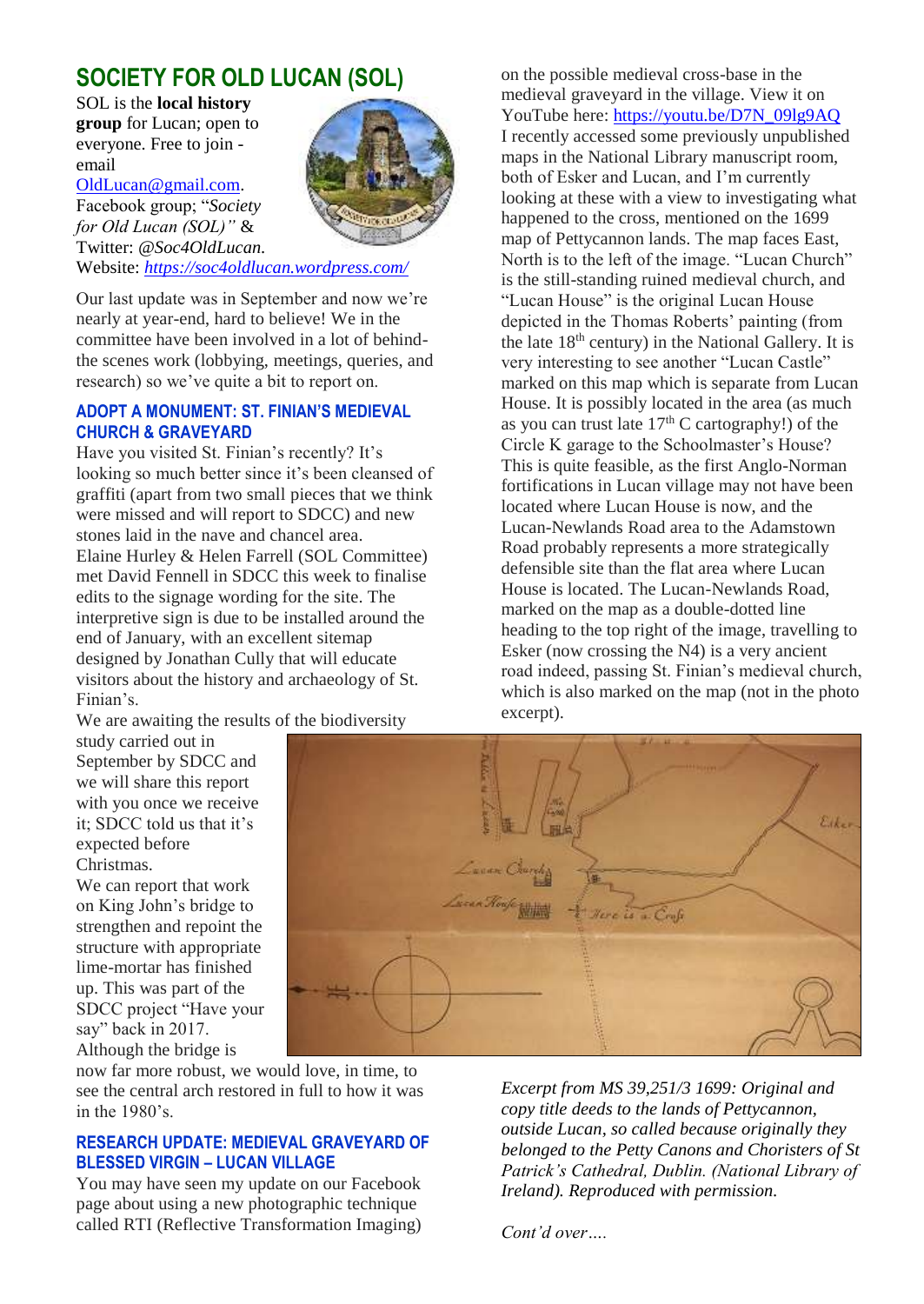### **SOL** *cont'd…..*

The other road marked on the left of the image, is marked "Road from Dublin to Lucan" and depicts the old into Lucan down Chapel Hill. Sadly, the cartographers didn't include the Liffey on the map, which would aid with orientation. The river Griffeen is depicted on the map, just above the site of the cross.

If the possible cross-base, currently in the medieval graveyard is from the same cross that is marked on the map of 1699, the rest of the cross *must* have disappeared sometime between 1699 and 1742, when the base was re-used as a gravemarker for an unknown "Mary", presumably from a socially prominent and wealthy family to be able afford a grave-marker. The remnants of the inscription describe her as "…*Mary…wife….she dyed…Yr 1742….aged 38*[?]". Recent investigations using RTI photography by Stephen Callaghan and Paul Butler uncovered this elusive and fragmentary inscription, see below, as it is barely visible to the naked eye. We plan to use this method on the other gravestones that also have inscriptions that are difficult to discern, during 2022. For more information on RTI, see [http://culturalheritageimaging.org/Technologies/R](http://culturalheritageimaging.org/Technologies/RTI/) [TI/](http://culturalheritageimaging.org/Technologies/RTI/)



*RTI image of the grave-marker of Mary [???] who died in 1742. This is inserted into what we suspect is a reused, medieval cross-base. Image: Stephen Callaghan.* 

But back to our missing cross; in 1837, when Samuel Lewis wrote "A History and Topography of Dublin City and County" he mentioned that *"Opposite to the gate of Col. [Vesey's](https://irelandxo.com/ireland-xo/history-and-genealogy/ancestor-database/colonel-vesey) demesne was a very ancient and splendid cross, round the site of which it is still the custom at R. C. funerals to bear the corpse previous to interment."* Note the use of the past tense here. I have consulted maps of the Toll Road in Fingal's archives and other online historical maps to see if it is mentioned elsewhere, as have members of SOL, but there is no other map with the site of the cross marked, that I have found, so far.

Is it possible that the cross was incorporated into some part of Lucan Demesne? Perhaps it is even lying flat in the graveyard underfoot. Or was it removed by "the powers that be" back in the early 18<sup>th</sup> century? This period corresponds with much work on Lucan Demesne, when many of the current demesne walls were constructed by Agmondisham Vesey, the  $1<sup>st</sup>$ . Perhaps we will never know for sure, but it merits at least, an attempt to locate it or decipher what might have happened to it.

If SOL members have feedback or suggestions on this research, please get in touch with us. *[Report from HF]*

#### **SOL 2022 CALENDARS: IT'S A WRAP!**

We raised €579 from the SOL 2022 calendar sales, with your help! This money will be going towards payment for some historical displays in 2022 for open days, as well as insurance. A massive thanks to Paul Butler (SOL Committee) for organising this successful project. A huge thanks to all the members who sent in photos and particularly to Deirdre Beaugie, Kevin Naughton, Rachel Tuohy, Gerry Keane, and Elaine Hurley, whose beautiful photos were chosen. Lucan Library kindly allowed us to sell the calendar through them; thank you to the staff. Thanks also go to Lucan Newsletter for helping us promote the sales. To all the people who bought copies, we hope you enjoy it during 2022 and thank you for supporting SOL.

#### **LOOKING FOR A DIFFERENT CHRISTMAS PRESENT IDEA?**

Paul Butler's beautiful photographic prints of Lucan make a great Christmas present, so get your orders in now! All prints are 12 x 8 and mounted (11 x 14) and are ready to be framed in standard frames. Free local delivery. There are 4 prints available, costing  $£15$  each.

- Sunset at the Weir.
- Under the Bridge at the Weir.
- St. Finian's
- Gate Lodge (Lucan House)

We also have SOL keyrings are  $\epsilon$ 3 each or 2 for €5, with St. Finian's, and the SOL logo on the back.

**Free local delivery.** All profits go to SOL to help with our running costs and to help run free events. If you would like to order any of these items, please contact us at **OldLucan@gmail.com** ASAP.

*Committee: Helen Farrell (chair), Elaine Hurley, Darren Tully, Paul Butler, Jonathan Cully and Lesley Blairsdale. Contact us: OldLucan@gmail.com*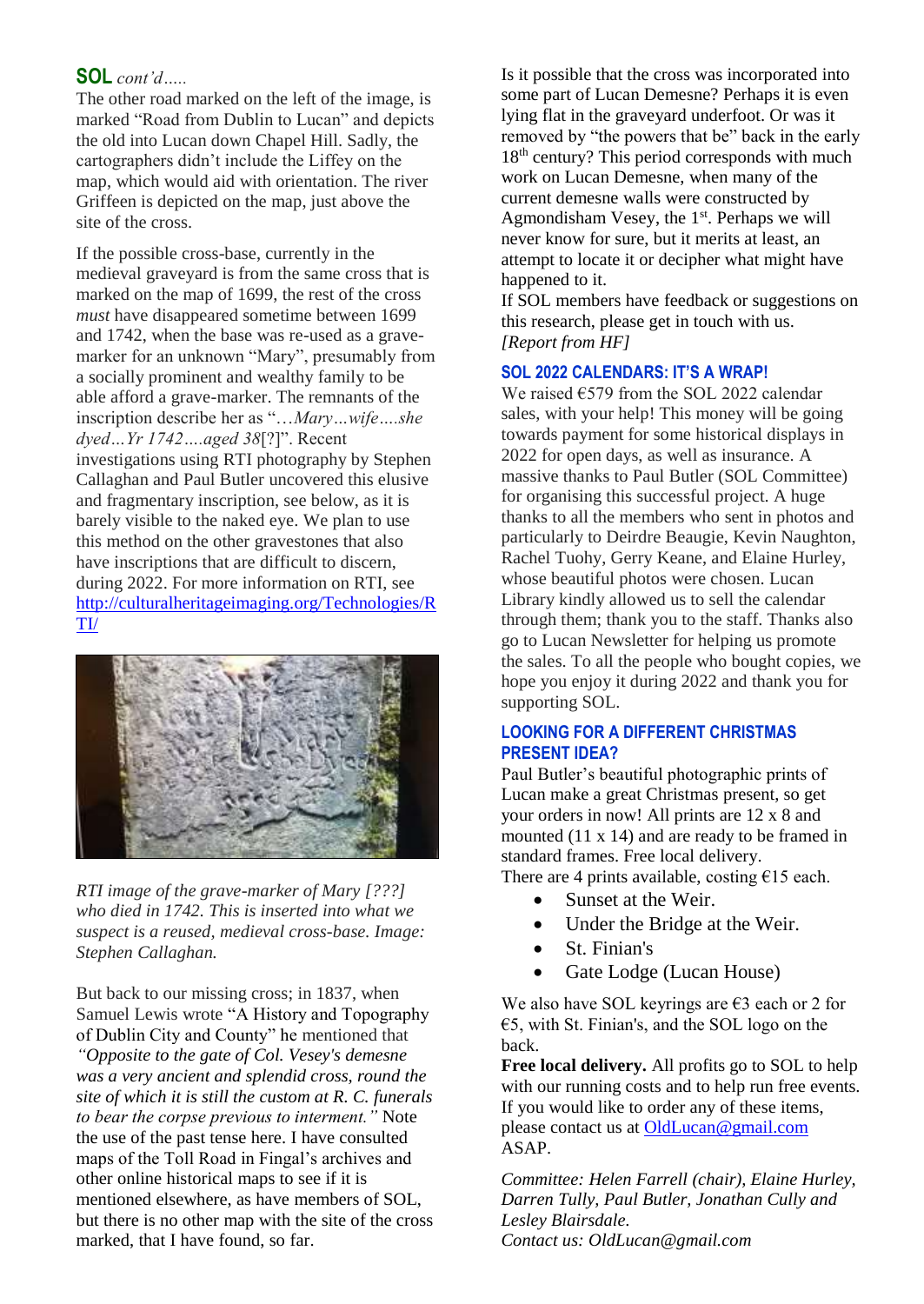

### **St. Joseph's College**

It's beginning to look a lot like Christmas in St Joseph's with the Student Council being very busy decorating the school and erecting the Christmas tree on Friday afternoon. The Student Council are extremely busy at this time of year and at the minute they are deep in preparation for the much anticipated Student Extravaganza. The Student Extravaganza is one of the highlights of the school year in St Josephs and is a huge undertaking to organise. Well done to Ms. Banks and the Student Council for all their hard work so far and we look forward to seeing the final outcome. The excitement is starting to build and rumours suggest that the students are not the only group rehearsing but some of the teachers are also busy rehearsing for their parts in the end of term Student Extravaganza.

We would like to say a big Thank You to the Parents Association for their ongoing support and all of the initiatives and ideas that they have brought to make the school a brighter place for all students during the pandemic restrictions.

1st Year Table Quiz: The Cinnire team which are a group of 5th year students organized a fun table quiz for our 1st year students on Friday after school. This allowed the First Year students and opportunity to socially interact with each other over a fun activity in a safe way. The girls had a great time and during the quiz they enjoyed numerous treats and a delicious hot chocolate which went down a treat.

The Cinnire team act as mentors to our first year students and are friendly faces that the first year students can approach about any issues that they may be having in their first year at school. Well done to the Cinnire team for organizing the quiz and to Ms Duignan and Ms Whelan for all of their work and guidance with the Cinnire team.

**6 th Year Parents/ Guardians:** The CAO`s guide to filling out the CAO correctly and promptly has been posted on the school's website under the Parents tab, you may find the guide useful in the weeks ahead. The link to this document is also available under the LC Exam Hub section on the website or can be found in the News section on the school App.

#### **Joey's Tidy Towns 2022 Fundraising**

**Calendars on Sale:** Our Joeys Tidy Towns members were busy as ever sweeping up the leaves and picking up litter around our school and Lucan Village on Friday evening. This group of 45 students are made up of students from Transition Year, Fifth Year and Sixth Year. Well done to all involved who give up their free time on a Friday afternoon to keep their local environment clean and tidy. Their fundraising calendar is now available, see below for all the details on where you can get your copy.



We are delighted to have our 2022 Calendars on sale! All proceeds will go to St. Vincent De Paul & are on sale from the school and Centra, Lucan for €10.00! Our Tidy Towns students have created these calendars from their photos while out on duty! Please support if possible. Contact the school to order a calendar on stiosephslucan@gmail.com or 01-6281160. Choice of two calendars available!

**Transition Year:** Transition Years completed their Differential Aptitude Tests (Dats) on Monday which was conducted by the Guidance Department via zoom. Well done to all involved. A number of students in TY are involved in the Young Social Innovators programme this year. Young Social Innovators (YSI) is a non-profit organisation that empowers young people to use their talents, insights, passion and creativity to come up with innovative solutions to social challenges. On Friday the students involved attended a young social Innovators workshop to help them put their innovative ideas into action to bring about positive social change for the benefit of people, communities and the environment. This workshop was led by our local YSI leader Sara Hakim. There a total of 9 different groups this year with 38 students involved. The groups involved are No is Enough, Homelessness in Ireland, Teenage Mental Health, The Drug Problem in Ireland, Animal Cruelty, Climate Change, Eating Disorders in Ireland, Perfectly Imperfect and Gender Equality and LGBT+ equality.

*Continued over ……………*

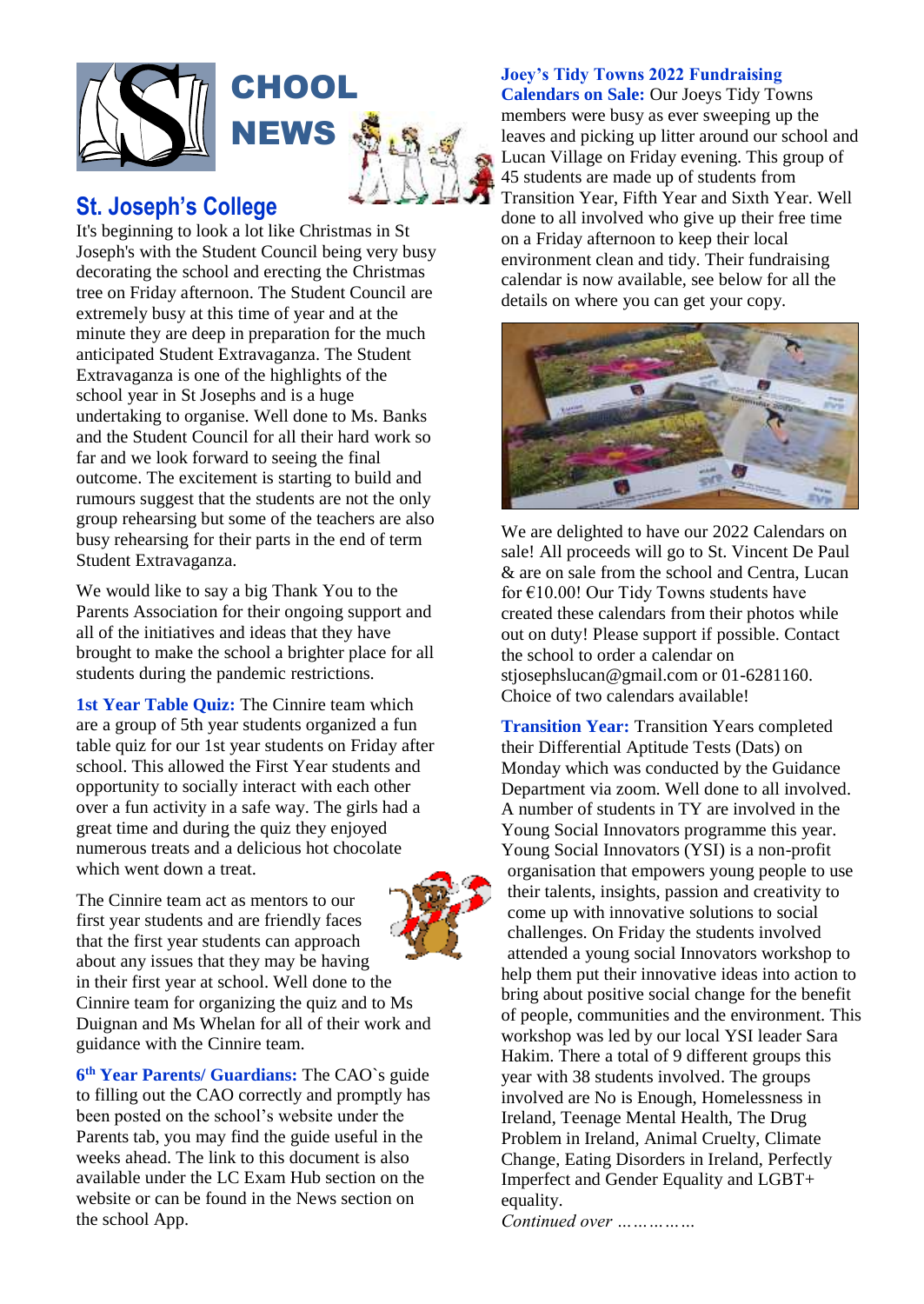#### **St. Joseph's College** *continued*

Well done to all the groups involved and also a big thank you to Ms Keena, Ms Hodkinson, Ms Dineen and Mr Murray for all of their work with the YSI groups.

The Transition Year Group are busy getting their stands ready for the upcoming Student Enterprise Christmas Fair, the students have set up their own mini businesses selling a range of goods. They have been using marketing strategies to try to promote their businesses and taking orders over the last number weeks in preparation for the fair which will happen next week.

**Camogie:** Our Senior Camogie team had a great win in their final championship league match against Loreto High School Beaufort. The game was a tight affair with the girls eventually winning by a single point on a score line of 3-09 to 4-05. They now advance to the Dublin Senior Camogie semi-final as the top seeded team in the group. Well done to everyone involved and also to the coaches Mr. Kirwan and Mr. Quinn. We wish them the best of luck in the semi-final.



**School Website**: [https://stjosephslucan.com](https://stjosephslucan.com/) **Follow us on Twitter:** @STJosephs3

> **Enrolment 2022 St. Thomas' J.N.S.** Esker, Lucan, Co. Dublin **Junior Infants (2022)**

*Closing date for applications Is January 28th 2022.*



**Please see our website [www.stthomasjns.com](http://www.stthomasjns.com/)** for further information regarding the registration process.

### **Lucan Community College**

**Reading Week in Lucan CC:** The Lucan CC English Department has sent us some BREAKING NEWS  $\mathbb{\mathbb{R}}$  in !

After a busy term, a bit of reading indulgence would be nice in the lead up to Christmas? It would also set us all up for some reading over Christmas.



**Reading Week will take place next week (13th - 17th December) at Lucan CC:** Details of times to follow! For now, all you need to do is pick out that book you have been dying to read and pop it into your schoolbag and let's all "cook up a storm" as we take on Reading Week next week! From all in the English Department.

#### **Increasing Confidence with Maths:** The

*Forbairt* project aims to gain insight into parent/guardian attitudes to Maths, and to empower each parent/guardian to leverage their son/daughter's confidence with 1st Year Maths. The project team, 1st Year Maths, SPHE & Digital Wellbeing Teachers, along with Class Tutors, are also working with the 1st Year students to gain insight into their attitudes to Maths, and to empower each of them to leverage their own confidence with Maths.

We have created resources to help you and your son/daughter with this endeavour. There is a helpful video to show you how to get the maximum benefit from the checklist of class content, online videos, and quizzes. Remember also, the Maths Club continues "hail, rain or shine" every Thursday lunchtime!

#### **Anti-bullying and Online Safety Webinar for**

**Parents:** Dublin City University Anti-Bullying Centre FUSE team will be hosting a FREE parents webinar for all FUSE participating schools.

This will take place on T**uesday, December 14th from 7 pm to 8 pm**

*Continued over ……..*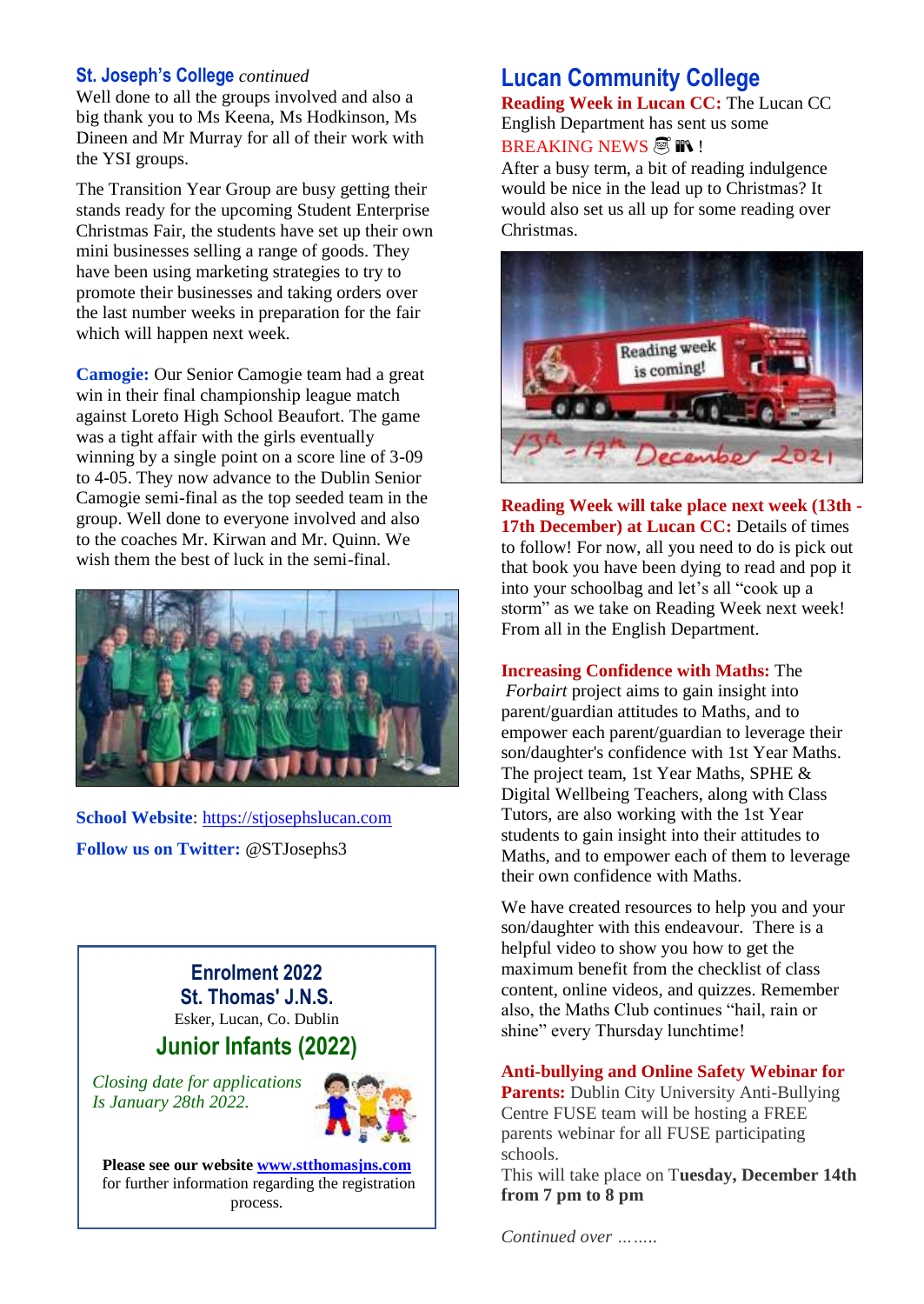### **Lucan Community College** *cont'd …*

#### **Girls Basketball The under 19 Girls have reached the Semi-**

**finals!** Congratulations to the u19 Girls Basketball team who have now qualified to the semi-finals of the C League. They will play St. Finians C.C. of Swords in the semi-finals this week and the final is scheduled for the 9th of December in the National Basketball Arena in Tallaght. Best of luck to the girls and thanks to teachers Ms. L. Quirke, Ms. Dowling and Ms. Doherty.

### **Walking Challenge in Aid of Children Health**

at Crumlin: Some of our 6<sup>th</sup> year students in have put up a challenge to their teachers! It takes the form of a teachers versus students walking challenge this December! This shows great initiative from the students and great to see they want to give something back, while helping those in need. Teachers are "storming ahead" to form teams. We aim to start this Friday and finish Wednesday the 22nd.

The aim: Get a team of 10 teachers (less if you are feeling confident). Do as many steps as you possibly can in a day. Contact Mr. McAnerin to get started.

Why: Raise awareness and support for the Children Health Ireland and its patients in the run up to Christmas.

How?: Use a smart watch/Fitbit or phone to keep track of your steps and log it on the Stridekick app.

Thanks to students and to teacher Mr. McAnerin.

**Global Citizenship:** Thanks to Clare from Concern who gave an interesting, informative and thought-provoking talk to the Transition Year Global Citizenship class last week.

The Transition Year Global Citizenship students promoted fair trade through a range of activities throughout the week. They donated a FairTrade football to the PE department and organised Fair Trade tea and coffee for staff at break time.



Students also visited Ms. Flanagan's CSPE class and put posters up around the school to raise awareness. Thanks to teachers Ms. McCarthy and Ms.Flanagan.



 $\overline{\phantom{a}}$  , where the contract of the contract of the contract of the contract of the contract of the contract of the contract of the contract of the contract of the contract of the contract of the contract of the contr

## **SDCC Library Events**

#### **Bricks 4 Kidz Lego Themed Workshop**  for Boys and Girls aged 8-12years **16th December from 3:30-4:30pm.**

Build Ideas include: Animal builds (Dinos and Cats) Transport build (Electric cars or Ninjago Bikes) Along with some Bricks-building with a Christmas Theme! Booking via Lucan Library Eventbrite [https://www.eventbrite.ie/e/bricks-4-kidz-lego](https://www.eventbrite.ie/e/bricks-4-kidz-lego-themed-workshop-tickets-216186809567)[themed-workshop-tickets-216186809567](https://www.eventbrite.ie/e/bricks-4-kidz-lego-themed-workshop-tickets-216186809567)



#### **Children's Winter Wonderland Storytelling Workshop with Mad4Tales** - Ages 7 - 12. **Tuesday 14th December at 3.30 pm.** Online Over Zoom.

As winter descends, the cold and darkness creep across the lands and seas, carrying the sorcery of the season to the towns and cities. The smallest creatures can feel it tickling their ears and whispering a secret that they must tell someone bigger than them. But who will they trust? Focused on imagination, fun and adventure, this workshop embraces the wonder of the world around us, while exploring the secrets our characters keep and how to reveal them! Storytelling with Mad4Tales. Book via Eventbrite

[http://clondalkinlibrary.eventbrite.com](http://clondalkinlibrary.eventbrite.com/)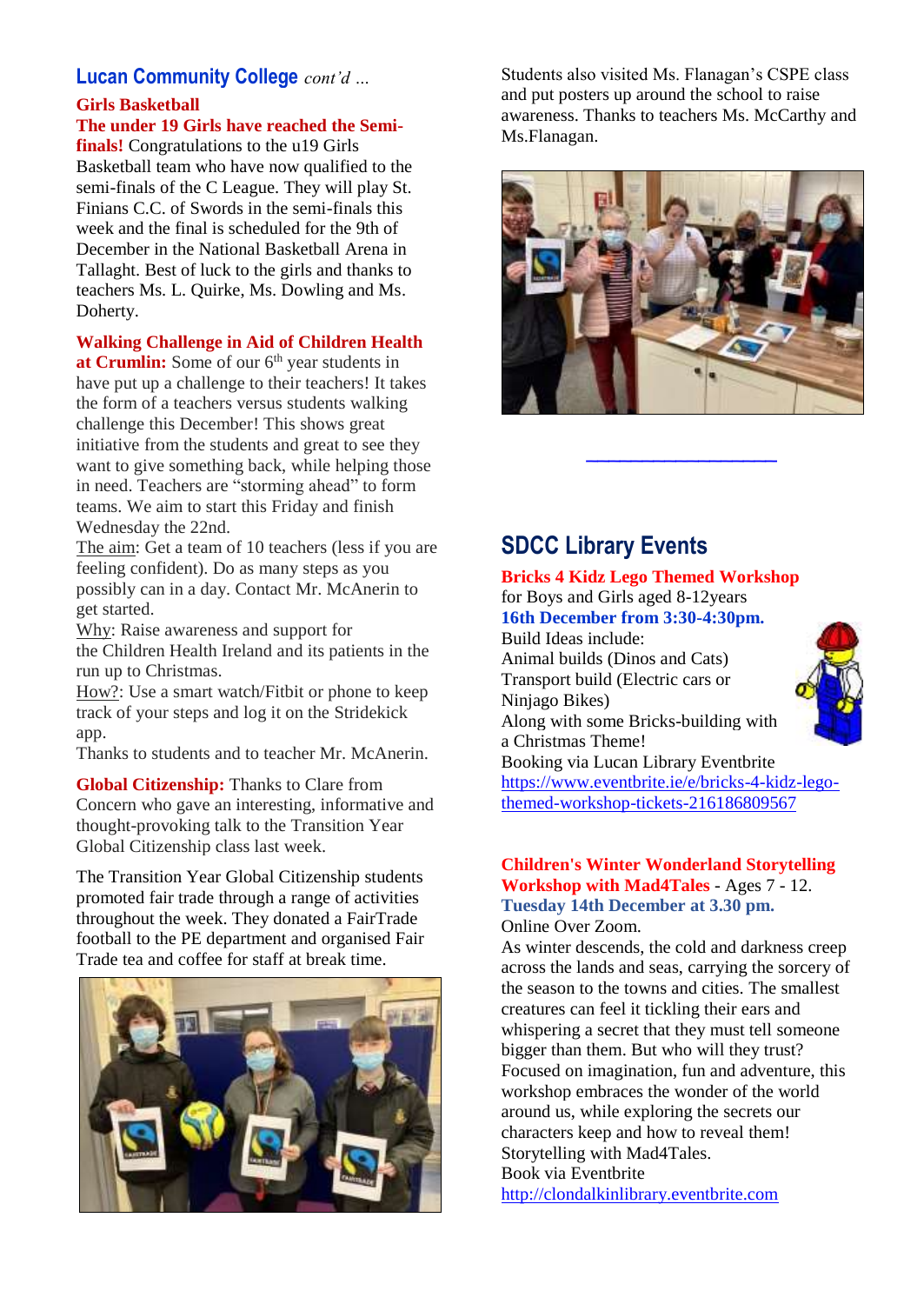## **CHRISTMAS MORNING 1952**

*By Mattie Lennon.*

Forgetfulness seeps from within, cushioning thoughts of yesterday on whims of fancy.

Beginning images anew, filter through, tending them-selves with renewed energy.

Figuratively flying above thoughts on evening stars of enlightenment.

Sensing beautiful oasis's of once grand moments in time, falling asleep within their memories, reliving them once more before final horizons close their doors.

*(RoseAnn V. Shawiak)*

Can one ever really relive a memory or successfully re-capture a feeling? I think so, if only fleetingly and infrequently.

It was Christmas morning 1952. I was being let by the hand to early Mass in Lacken. Why did my mother have me by the hand since, in the words of Patrick Kavanagh, I was "six Christmases of age"? (What child of that age with my surname wouldn't be chuffed with A Christmas Childhood, where the music of the poet's . . . fathers, melodeon called the Lennons).

I was restrained because my mother considered me "wild"; although in later life I would always claim that I was an eejit but didn't tick any of the boxes that would constitute "wild."

Rural electrification was just arriving in the area but had not yet been switched on. Post- dawn it would be possible to see poles which had stood, complete with insulators, all summer, sentry-like and were now strung with high-tension cables. An ESB official, one Mr Heavy from Naas, had called to the school to complain about the number of insulators which had been the victim of stonethrowing. The schoolboys from Ballinastockan were the prime suspects. Not because they were more destructive than the rest of us but they were young marksmen with a stone or any small missile.

If you stood close to an ESB pole and looked up it appeared to be falling, an illusion caused by the rolling clouds. The term opto—kinetic movement would have meant very little to a young mind. Not every house opted for the "'lectric light". This omission was mainly out of economic necessity and the "cups" on the chimney became somewhat of a status symbol. The switching-on ceremony would be performed in The Parish Hall, Valleymount, in January 1953. O' Connor's lorry

would bring the Lacken schoolchildren across the parish for the ceremony, but since I was only in Infant's class I wouldn't be brought. For now the valley's illumination was confined to candles in windows, some standing in hollowed out turnips and others in jam jars or paint tins filled with sand. Conversation on that pre-dawn morning was dominated by several fanciful theories about the forthcoming power. You shouldn't ever touch a switch with a wet hand. The water out of an electric kettle could electrocute, or as one person pronounced it, "execute", you. You couldn't wash a light bulb. You could buy a flex in Woolworths for half a crown to bring the light into the cow-house.

Every pole displayed the warning on a yellow background: "Danger. Keep away … It is dangerous to touch the electric wires. Beware of fallen wires."

As the adult Mass-goers spoke of the welldressed men in Ford vans who were travelling the district selling everything from irons, to kettles to Electric fires my fertile imagination ran riot.

Before the holidays the school Principal, Thomas Keane, had brought in an ESB meter and showed us how it would work, explaining how the wheel would spin to record how much current was used. I have always been as honest as hard times would allow but on that winter's day sixty nine years ago I fell to wondering if said instrument could be "adapted".

Christmas Day was on a Thursday that year and yet one of our group pointed out the fairly obvious, "Christmas day will be on Friday next year." A woman answered (and I still don't know if it was for my benefit), "I hope it won't be on Friday the thirteenth."

Would the feeling came over me that morning ever be repeated? Yes. On Saturday 29th September 1979 I was living in Blanchardstown and working as a Bus Conductor in Conyngham Road Garage. Pope John Paul 11 was arriving that day and it meant an early start for many of us.

As I drove down Knockmoroon Hill at 5 A.M. while the endless line of tail-lights ahead of me barely moved, it came back. That feeling. For a few brief moments I was no longer a thirty-three year old Russ-in-Urbe driving a Japanese car.

It was once again Christmas morning 1952.

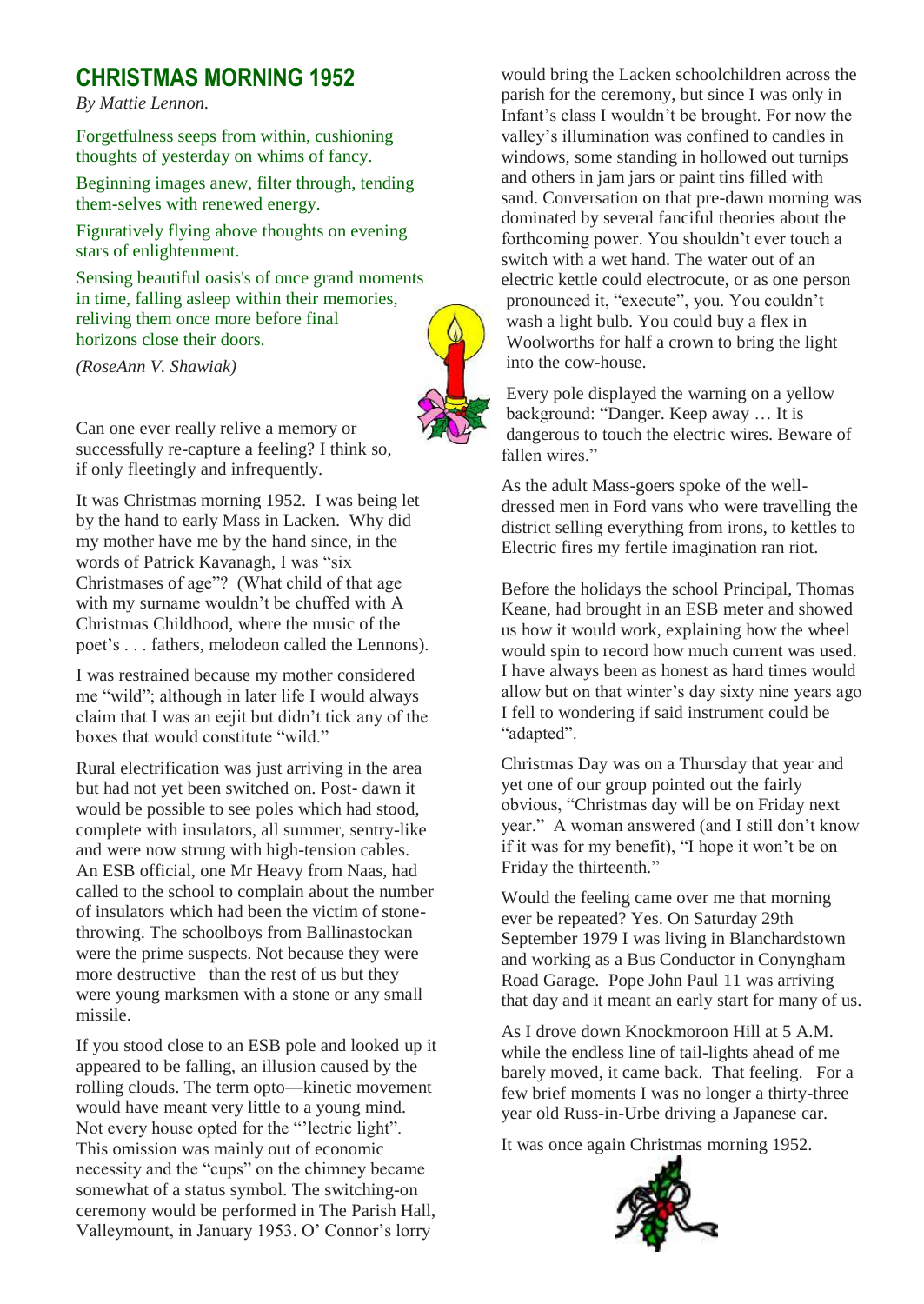# **Political Notes**

#### **Emer Higgins TD – Fine Gael**

78 The Orchard, Lucan [01 401 3416](tel:014013416) [Emer.higgins@oireachtas.ie](mailto:Emer.higgins@oireachtas.ie)

**Lucan Village Survey:** Thanks to local businesses and residents for their feedback with regards to the council's proposals for traffic management in Lucan Village. If you would like a copy of the report I have produced please contact me directly.

**Bus Connects:** The NTA have confirmed that they are anxious to secure the operation of route C2 along Shackleton Drive as soon as possible and they will shortly be meeting with the developers of Shackleton in an effort to expedite the delivery of a suitable bus terminus/ turning point at this location. I know this is a matter of great importance for commuters living in these area.

**Lucan's Disability Action Group:** Congratulations to Lucan Disability Action Group who were awarded a grant of  $\epsilon$ 9,274 to fund a bus upgrade under the Social Enterprise Small Capital Grants Scheme 2021

#### **Gino Kenny TD - People Before Profit** Phone: 085-7211574. Email: [ginokenny@oir.ie](mailto:ginokenny@oir.ie)

**Bus-Connects Lucan:** I wrote to the NTA regards changes to buses emanating from Dodsboro and beyond. Issues were raised by residents in regards to these changes. Shortened version of the response by the NTA.

*We are also working to bring route C2 into the nearby Shackleton Drive area, as originally planned. This requires a new turning area and we are in discussions with the developers.*

*With regard to Newcastle Road, Route L51 connects Adamstown to Liffey Valley serving Dodsborough Road, Lucan, Newcastle Road and Esker Lane, enabling residents to access many local amenities including schools.*

*We did consider the possibility of diverting one of the other local routes (C1, C2 or L53) to additionally serve the Supervalu roundabout by running up and down from the junction with the L1030, but that would go against the wishes of most passengers for services to be reasonably direct.*

#### **Derren Ó Brádaigh - Sinn Féin**

Phone: 087-2136345

#### Email: [dobradaigh@cllrs.sdublincoco.ie](mailto:dobradaigh@cllrs.sdublincoco.ie)

**Westbrook Park, Hillcrest:** Thank you to those residents continuing to raise local issues with me. The council promptly responded to a request for leaf sweep / clean-up and removal of bagged leaves in Hillcrest on Tuesday that I was happy to submit.

#### **Dodsboro Rd Lower & Mill Stream Road:**

Last weeks hedge-cutting along the Lower Dodsboro Road and on the corner opposite the Spar has exposed significant previously unseen litter build up within the hedgerow. I have now requested that works are undertaken for a 'deep litter pick'. Separately, I have raised the need to take back the path of weeds along the very narrow Mill Stream Rd.

**Storm Barra:** Has reminded us just how vulnerable we are, the importance of maintaining our trees and

removal of leaves/debris to prevent drain blockages and potential flooding. Please contact me with any such concerns in this regard.

#### **Cllr. Shane Moynihan, Fianna Fail**

Email: [smoynihan@cllrs.sdublincoco.ie](mailto:smoynihan@cllrs.sdublincoco.ie) Ph: 087 7840898, [www.shanemoynihan.ie](http://www.shanemoynihan.ie/) [facebook.com/cllrshanemoynihan](http://facebook.com/cllrshanemoynihan) Twitter: @shanemoynihan, Instagram: cllrshanemoynihan

**Storm Barra:** Thanks to all South Dublin County Council staff who were out clearing the damage caused by the arrival of Storm Barra. If you are aware of fallen trees or debris in your area as a result of the storm, please get in touch with me and I will request a cleanup.

**Abandoned vehicles:** If you are aware of an abandoned or suspicious vehicle in your area, please let me know and I will request inspection, and if warranted, removal.

**Leaf-sweeping:** If you would like SDCC leaf-sweeping crews to visit your estate or area to clear leaves from roads or footpaths, please get in touch and let me know. **Email newsletter:** My most recent monthly email newsletter has been issued. Let me now if you would like to receive a copy.

### **Lucan Active Retirement Assoc.**

We meet every Thursday morning at 11.30am at St. Andrews Church Hall, Main Street, Lucan. Free parking available.

We love to see new Members coming to join us and welcoming them to our friendly group. At present owing to Covid Restrictions we are limited to Bowls, Card Games, scrabble, and light exercise. We have a break around one fifteen for tea and cake when we enjoy good company and laughter.

When the restrictions are lifted we can return to all our usual activities. Dancing, Drama, Singing, Exercise and Days Out. Also, once a month we invite guests to join us to speak on many interesting topics and new activities. In Spring and Autumn we go away for midweek breaks to beautiful parts of Ireland. We will close for the Christmas break on 16th December and will reopen on the 13th January 2022. Looking forward to meeting you.

#### **CHRISTMAS PARTY 2021**

**Christmas party will be on 16th December in St. Andrews church hall from 11.30am to 2.30pm.** 

We are especially looking forward to seeing all the members who we are missing so much.



The party promises to be great fun and full of good cheer. So come and have a great time with us for lunch, Christmas crackers,

chocolates, prizes, music, dancing and much more. Please pass this information on to members who may not read the newsletter. Looking forward to seeing you.

> Please don't forget to bring your **Covid Passport and Identification**

with you. They will be checked at the door according to government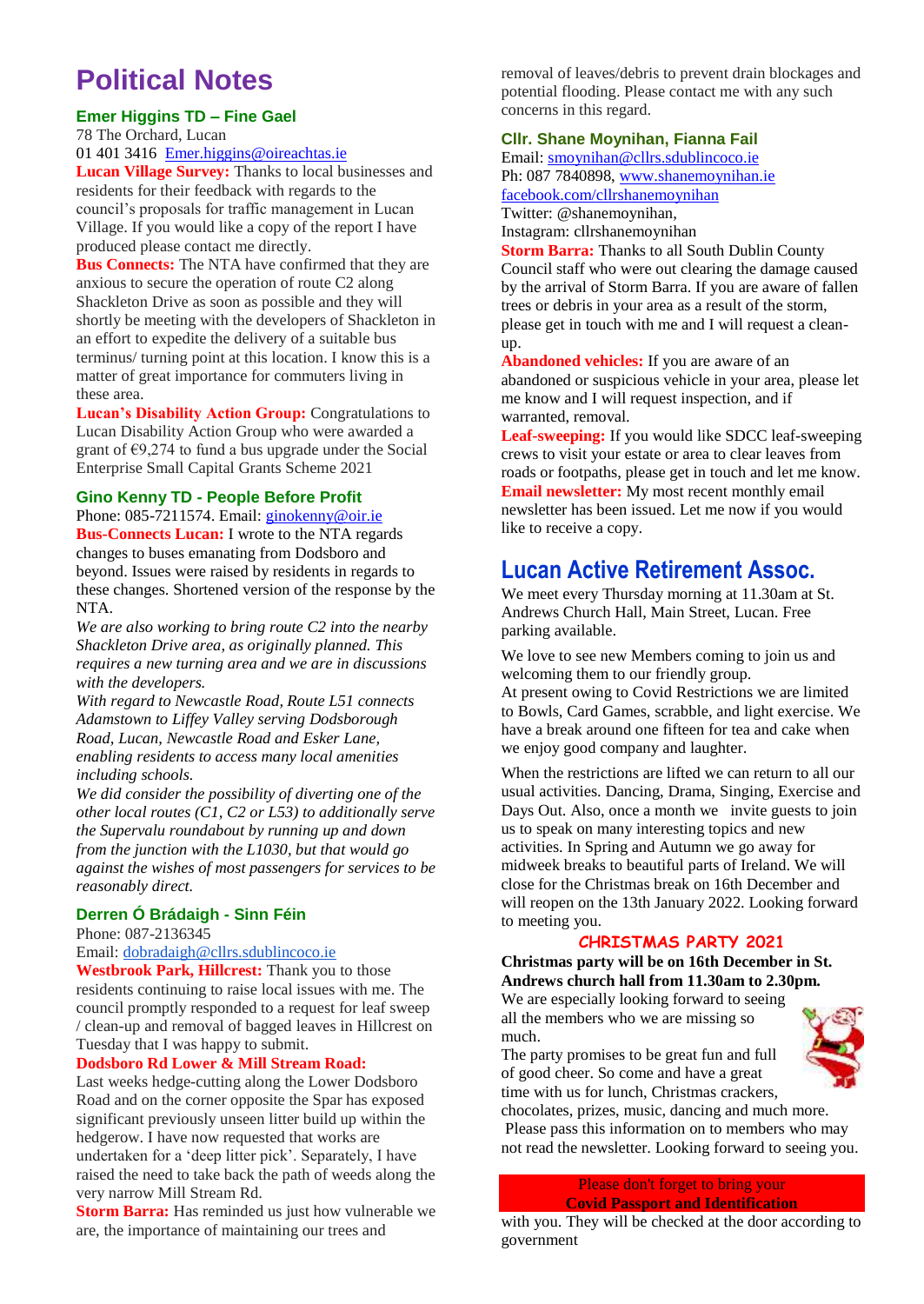

**U21 Hurling:** Congratulations to the U21B Hurling team and management who had a 1:21 to 2:11 win over Craobh Ciaran to claim the U21D Championship.

**Camogie:** Minor A won yesterday against Kilmacud Crokes putting them into a semifinal v Castleknock. Minor B quarter final v St Finians was conceded by St Finians putting them into a semifinal v Round Towers. Minor C finished runner up in their group and await their fate. Under 20 Camogie are through to the Semi Final and await the result of a back match to know who they're opposition.

**Christmas Draw:** Volunteers have been busy over the past week distributing tickets for this year's Christmas draw. Please return tickets to the club bar on Thursday, Friday, Saturday or Sunday evenings.

**The LDCU Academy** takes place on Saturdays for boys and girls aged between 4 and 7. See our website for booking details.

**12 th Lock Café** is open from 6pm-8pm weekdays and Saturday 9am-2pm when training is taking place.

**The Club Shop** is open Thursdays 7-9pm and Saturdays 10am to 1pm.

### **LATÓ NA SÁIRSÉALAIGH LEAMHCÁIN Lucan Sarsfields Club Lotto**

*Ní raibh aon buaiteoir phota óir de €2,600 sa chrannchur a tharla ar an Déardaoin,* There was no winner of the  $\epsilon$ 2,600 Jackpot held on Thursday 2nd of December. *Tarraingíodh na huimhreacha seo a leanas:* The numbers drawn were: **12, 15, 22, 25** *Buaiteoirí tobair an áidh a fhaigheann €30 an duine ná:* Lucky Dip winners of €30 each: *John Condon* **MStagg, Gerry/Mary Reynolds, Mary Freeman, Anthony Dooley, Cathy McCarthy.** *Tá €3,000 sa phota óir don tseachtain seo chugainn.* The Jackpot for the next draw is €3,000, and is sponsored by Henley Fork



Lift Group**.** *Be idh sé beo ón Na Sárséalaigh Leamhcáin, an leathanach Facebook. Déan cinnte go bhfuil d*'*iontráil curtha isteach agaibh roimh 6 i.n. oíche an chrannchuir, chun í a chur san áireamh sa chrannchur na seachtaine sin.* The draw will be held on Thursday 9th December, at 8pm, and live streamed from Lucan Sarsfields Clubhouse, on our Facebook page. Make sure your entry is

**Backpack Appeal:** Junior Football in conjunction with the Healthy Club team are having an unusual fundraiser in aid of Lucan Homeless. Following on from the fantastic response to the Halloween appeal, we are launching our backpack appeal to support Lucan Homeless Donations. So if you have an unused backpack lying around, pop as many items as you can from the list into it and drop it to the club on the dates below. Your support is greatly appreciated.

submitted before 6pm on the evening of the draw to be included in that week's draw.

*Is féidir libh ticéadaí a cheannacht ar líne leis an nasc seo:*

Tickets can be purchased online at the following link: [http://bit.ly/LucanSarsfieldsClubLotto,](http://bit.ly/LucanSarsfieldsClubLotto) *Go raibh míle maith agaibh as ucht tacú le Na Sárséalaigh Leamhcáin.*

**Thank You for supporting Lucan Sarsfields GAA Club.**



17